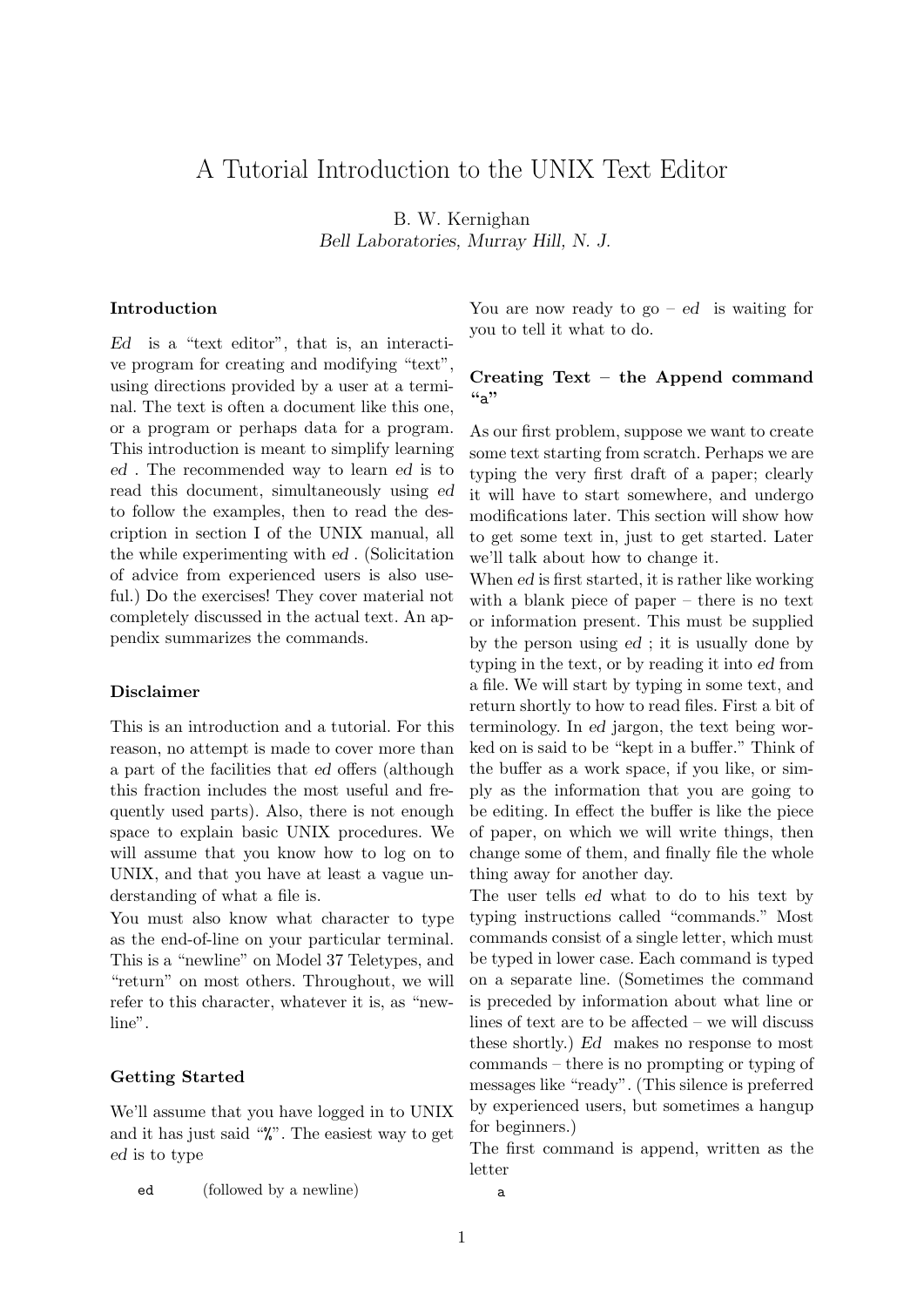all by itself. It means "append (or add) text lines to the buffer, as I type them in." Appending is rather like writing fresh material on a piece of paper.

So to enter lines of text into the buffer, we just type an "a" followed by a newline, followed by the lines of text we want, like this:

```
a
Now is the time
for all good men
to come to the aid of their party.
.
```
The only way to stop appending is to type a line that contains only a period. The "." is used to tell ed that we have finished appending. (Even experienced users forget that terminating "." sometimes. If seems to be ignoring you, type an extra line with just "." on it. You may then find you've added some garbage lines to your text, which you'll have to take out later.)

After the append command has been done, the buffer will contain the three lines

```
Now is the time
for all good men
to come to the aid of their party.
```
The "a" and "." aren't there, because they are not text.

To add more text to what we already have, just issue another "a" command, and continue typing.

### Error Messages – "?"

If at any time you make an error in the commands you type to ed , it will tell you by typing ?

This is about as cryptic as it can be, but with practice, you can usually figure out how you goofed.

# Writing text out as a file – the Write command "w"

It's likely that we'll want to save our text for later use. To write out the contents of the buffer onto a file, we use the write command

w

followed by the filename we want to write on. This will copy the buffer's contents onto the specified file (destroying any previous information on the file). To save the text on a file named "junk", for example, type

w junk

Leave a space between "w" and the file name. Ed will respond by printing the number of characters it wrote out. In our case, ed would respond with

68

(Remember that blanks and the newline character at the end of each line are included in the character count.) Writing a file just makes a copy of the text – the buffer's contents are not disturbed, so we can go on adding lines to it. This is an important point. Ed at all times works on a copy of a file, not the file itself. No change in the contents of a file takes place until you give a "w" command. (Writing out the text onto a file from time to time as it is being created is a good idea, since if the system crashes or if you make some horrible mistake, you will lose all the text in the buffer but any text that was written onto a file is relatively safe.)

# Leaving  $ed$  – the Quit command "q"

To terminate a session with ed , save the text you're working on by writing it onto a file using the "w" command, and then type the command q

which stands for quit. The system will respond with "%". At this point your buffer vanishes, with all its text, which is why you want to write it out before quitting.

# Exercise 1:

Enter ed and create some text using

```
a
. . . text . . .
.
```
Write it out using "w". Then leave ed with the "q" command, and print the file, to see that everything worked. (To print a file, say

pr filename or

cat filename in response to "%". Try both.)

# Reading text from a file – the Edit command "e"

A common way to get text into the buffer is to read it from a file in the file system. This is what you do to edit text that you saved with the "w" command in a previous session. The edit command "e" fetches the entire contents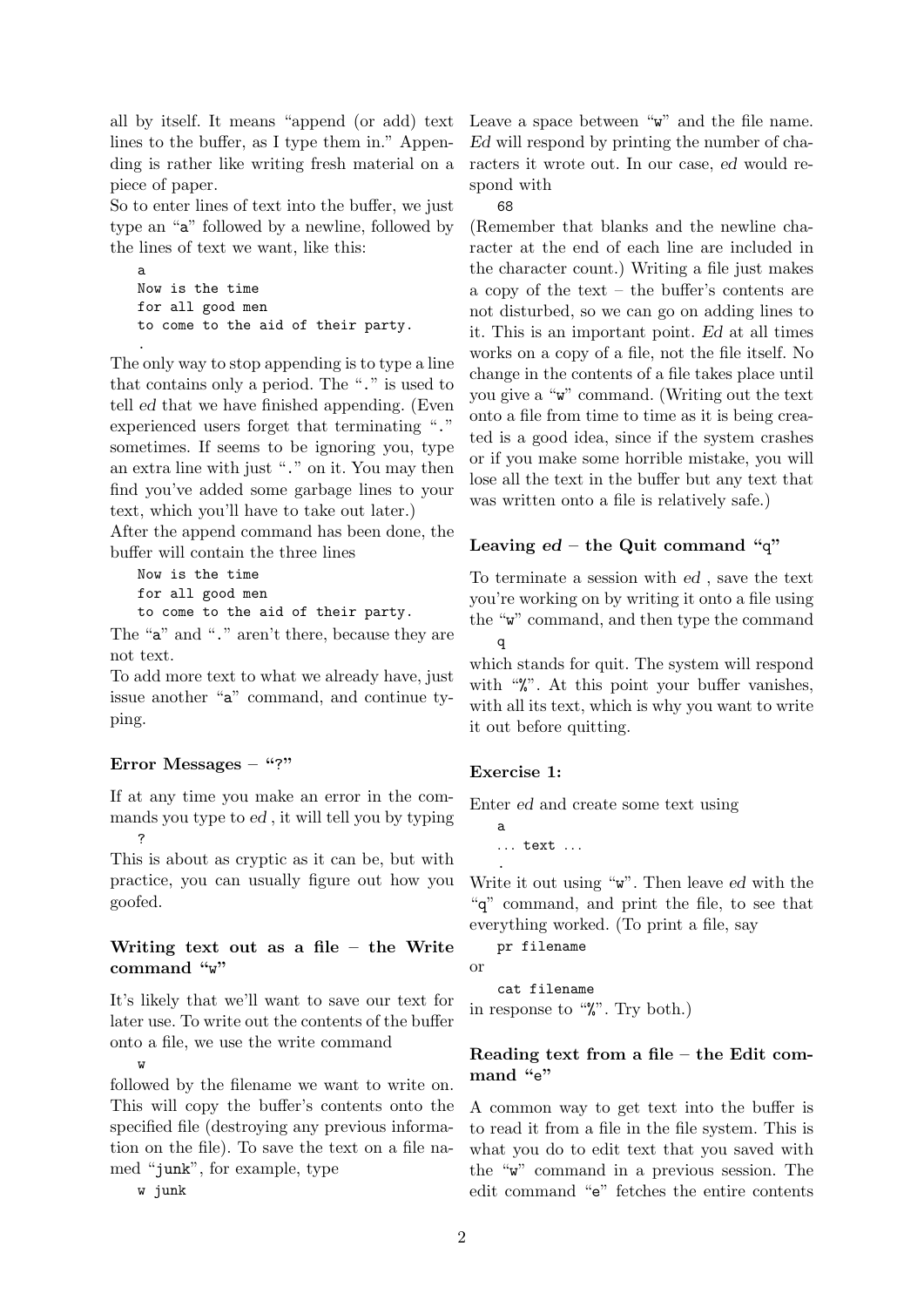of a file into the buffer. So if we had saved operation is complete. Generally speaking, "r" the three lines "Now is the time", etc., with a "w" command in an earlier session, the ed command

e junk

68

would fetch the entire contents of the file "junk" into the buffer, and respond

which is the number of characters in "junk". If anything was already in the buffer, it is deleted first.

If we use the "e" command to read a file into the buffer, then we need not use a file name after a subsequent "w" command; ed remembers the last file name used in an "e" command, and "w" will write on this file. Thus a common way to operate is

```
ed
e file
[editing session]
w
q
```
You can find out at any time what file name ed is remembering by typing the file command "f". In our case, if we typed

f ed would reply junk

#### Reading text from a file – the Read command "r"

Sometimes we want to read a file into the buffer without destroying anything that is already there. This is done by the read command " $\mathbf{r}$ ". The command

r junk

will read the file "junk" into the buffer; it adds it to the end of whatever is already in the buffer. So if we do a read after an edit:

e junk

r junk

the buffer will contain two copies of the text (six lines).

```
Now is the time
for all good men
to come to the aid of their party.
Now is the time
for all good men
to come to the aid of their party.
```
Like the "w" and "e" commands, "r" prints the and wait for the next command. To print the number of characters read in, after the reading last line of the buffer, we could use

is much less used than "e".

### Exercise 2:

Experiment with the " $e$ " command – try reading and printing various files. You may get an error "?", typically because you spelled the file name wrong. Try alternately reading and appending to see that they work similarly. Verify that

```
ed filename
```
is exactly equivalent to ed e filename What does f filename do?

# Printing the contents of the buffer – the Print command "p"

To print or list the contents of the buffer (or parts of it) on the terminal, we use the print command

p

The way this is done is as follows. We specify the lines where we want printing to begin and where we want it to end, separated by a comma, and followed by the letter "p". Thus to print the first two lines of the buffer, for example, (that is, lines 1 through 2) we say

1,2p (starting line=1, ending line=2 p) Ed will respond with Now is the time for all good men

Suppose we want to print all the lines in the buffer. We could use " $'1,3p'$  as above if we knew there were exactly 3 lines in the buffer. But in general, we don't know how many there are, so what do we use for the ending line number? Ed provides a shorthand symbol for "line number of last line in buffer" – the dollar sign "\$". Use it this way:

1,\$p

This will print all the lines in the buffer (line 1 to last line.) If you want to stop the printing before it is finished, push the DEL or Delete key; ed will type

?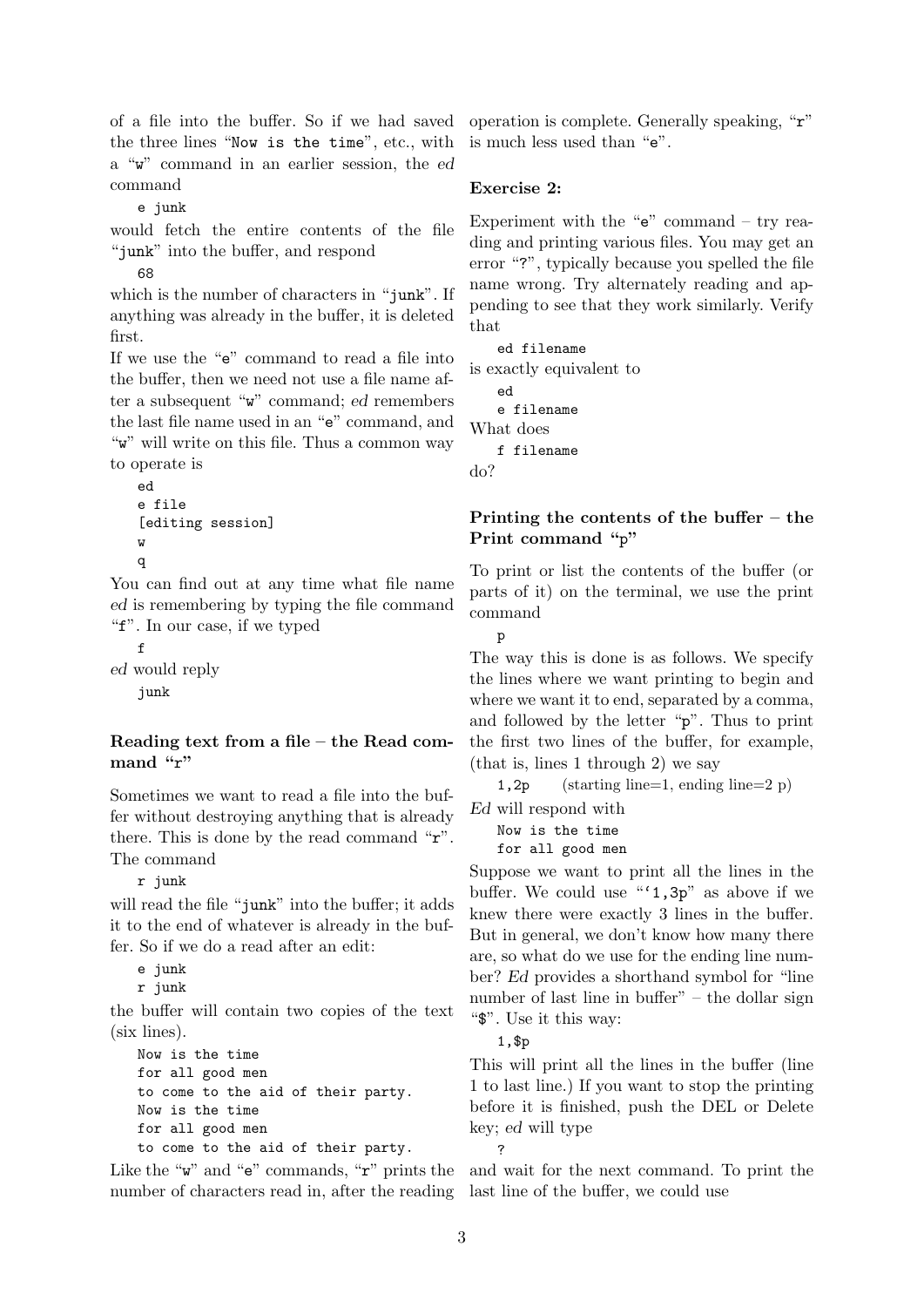#### \$,\$p

but ed lets us abbreviate this to

#### $$p$

We can print any single line by typing the line number followed by a "p". Thus

1p

produces the response

Now is the time

which is the first line of the buffer. In fact, ed lets us abbreviate even further: we can print any single line by typing just the line number – no need to type the letter " $p$ ". So if we say \$

ed will print the last line of the buffer for us. We can also use "\$" in combinations like

 $$-1, $p$ 

which prints the last two lines of the buffer. This helps when we want to see how far we got in typing.

#### Exercise 3:

As before, create some text using the append command and experiment with the "p" command. You will find, for example, that you can't print line 0 or a line beyond the end of the buffer, and that attempts to print a buffer in reverse order by saying

3,1p

don't work.

# The current line – "Dot" or "."

Suppose our buffer still contains the six lines as above, that we have just typed

1,3p

and ed has printed the three lines for us. Try typing just

p (no line numbers).

This will print

to come to the aid of their party.

which is the third line of the buffer. In fact it is the last (most recent) line that we have done anything with. (We just printed it!) We can repeat this "p" command without line numbers, and it will continue to print line 3.

The reason is that ed maintains a record of the last line that we did anything to (in this case, line 3, which we just printed) so that it can be used instead of an explicit line number. This most recent line is referred to by the shorthand symbol

. (pronounced "dot").

Dot is a line number in the same way that "\$" is; it means exactly "the current line", or loosely, "the line we most recently did something to." We can use it in several ways – one possibility is to say

.,\$p

This will print all the lines from (including) the current line to the end of the buffer. In our case these are lines 3 through 6.

Some commands change the value of dot, while others do not. The print command sets dot to the number of the last line printed; by our last command, we would have " $\cdot$ " = " $\cdot$ "" = 6. Dot is most useful when used in combinations like this one:

.+1 (or equivalently, .+1p)

This means "print the next line" and gives us a handy way to step slowly through a buffer. We can also say

 $-1$  (or  $-1p$ )

which means "print the line before the current line." This enables us to go backwards if we wish. Another useful one is something like

```
.-3,.-1p
```
which prints the previous three lines.

Don't forget that all of these change the value of dot. You can find out what dot is at any time by typing

.=

Ed will respond by printing the value of dot.

Let's summarize some things about the "p" command and dot. Essentially "p" can be preceded by 0, 1, or 2 line numbers. If there is no line number given, it prints the "current line", the line that dot refers to. If there is one line number given (with or without the letter "p"), it prints that line (and dot is set there); and if there are two line numbers, it prints all the lines in that range (and sets dot to the last line printed.) If two line numbers are specified the first can't be bigger than the second (see Exercise 2.)

Typing a single newline will cause printing of the next line – it's equivalent to " $. +1p$ ". Try it. Try typing "<sup> $\sim$ </sup>" – it's equivalent to " $\cdot$  -1p".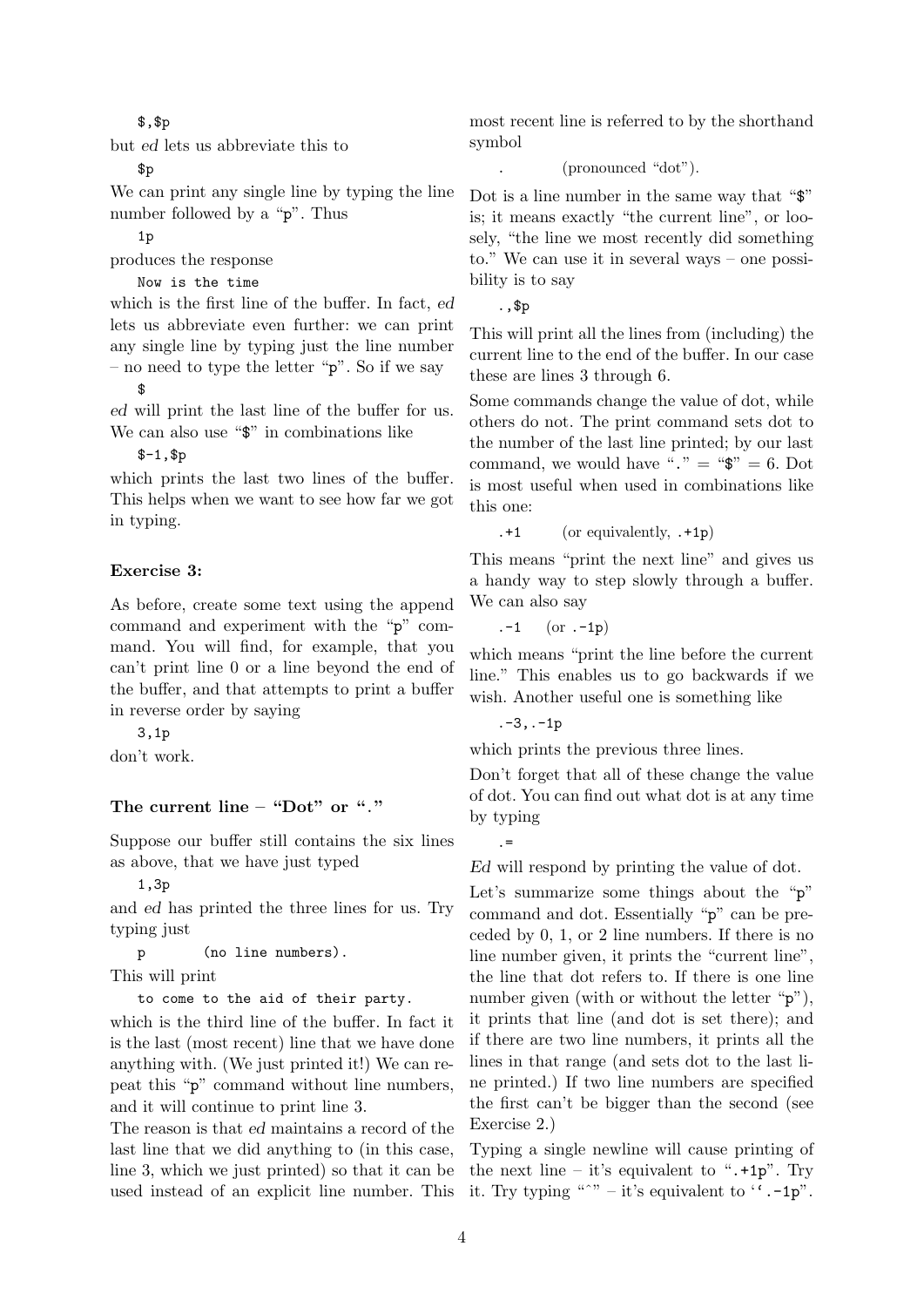#### Deleting lines: the "d" command

mand

s

Suppose we want to get rid of the three extra lines in the buffer. This is done by the delete command

d

Except that "d" deletes lines instead of printing them, its acttion is similar to that of "p". The lines to be deleted are specified for "d" exactly as they are for "p":

starting line, ending line d.

Thus the command

4,\$d

deletes lines 4 through the end. There are now three lines left, as we can check by using

1,\$p

And notice that "\$" now is line 3! Dot is set to the next line after the last line deleted, unless the last line deleted is the last line in the buffer. In that case, dot is set to "\$".

#### Exercise 4:

Experiment with "a", "e", "r", "w", "p", and "d" until you are sure that you know what they do, and until you understand how dot, "\$", and line numbers are used.

If you are adventurous, try using line numbers with "a", "r", and "w" as well. You will find that "a" will append lines after the line number that you specify (rather than after dot); that "r" reads a file in after the line number you specify (not necessarily at the end of the buffer); and that "w" will write out exactly the lines you specify, not necessarily the whole

buffer. These variations are sometimes handy. For instance you can insert a file at the beginning of a buffer by saying

#### 0r filename

and you can enter lines at the beginning of the buffer by saying

0a . . . text . . .

. Notice that ".w" is very different from

```
.
w
```
#### Modifying text: the Substitute command  $"$   $"$

We are now ready to try one of the most important of all commands – the substitute com-ne, and then prints it, to make sure it worked

This is the command that is used to change individual words or letters within a line or group of lines. It is what we use, for example, for correcting spelling mistakes and typing errors.

Suppose that by a typing error, line 1 says

Now is th time

– the "e" has been left off "the". We can use "s" to fix this up as follows:

#### 1s/th/the/

This says: "in line 1, substitute for the characters 'th' the characters 'the'." To verify that it works (ed will not print the result automatically) we say

p

and get

Now is the time

which is what we wanted. Notice that dot must have been set to the line where the substitution took place, since the "p" command printed that line. Dot is always set this way with the "s" command.

The general way to use the substitute command is

#### starting-line,ending-line s/change this/to this/

Whatever string of characters is between the first pair of slashes is replaced by whatever is between the second pair, in all the lines between starting line and ending line. Only the first occurrence on each line is changed, however. If you want to change every occurrence, see Exercise 5. The rules for line numbers are the same as those for "p", except that dot is set to the last line changed. (But there is a trap for the unwary: if no substitution took place, dot is not changed. This causes an error "?" as a warning.)

Thus we can say

1,\$s/speling/spelling/

and correct the first spelling mistake on each line in the text. (This is useful for people who are consistent misspellers!)

If no line numbers are given, the "s" command assumes we mean "make the substitution on line dot", so it changes things only on the current line. This leads to the very common sequence

#### s/something/something else/p

which makes some correction on the current li-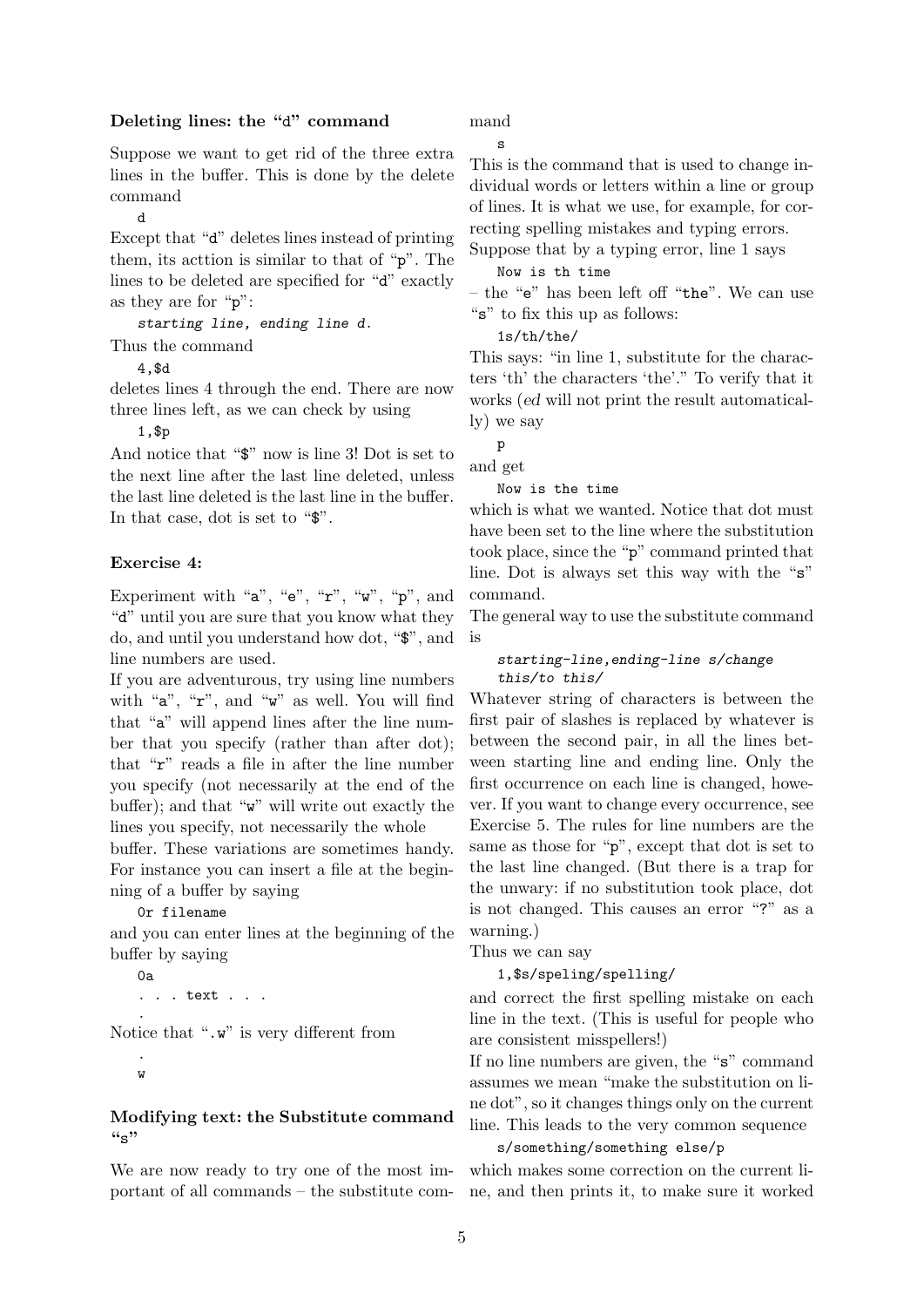out right. If it didn't, we can try again. (Notice that we put a print command on the same line as the substitute. With few exceptions, "p" can follow any command; no other multi-command lines are legal.)

It's also legal to say

 $s/$  ... //

which means "change the first string of characters to nothing", i.e., remove them. This is useful for deleting extra words in a line or removing extra letters from words. For instance, if we had

Nowxx is the time

we can say

s/xx//p

to get

Now is the time

Notice that "//" here means "no characters" not a blank. There is a difference! (See below for another meaning of  $\sqrt{\frac{7}{2}}$ .

### Exercise 5:

Experiment with the substitute command. See what happens if you substitute for some word on a line with several occurrences of that word. For example, do this:

a the other side of the coin . s/the/on the/p

You will get

on the other side of the coin

A substitute command changes only the first occurrence of the first string. You can change all occurrences by adding a "g" (for "global") to the "s" command, like this:

s/ ... / ... /gp

Try other characters instead of slashes to delimit the two sets of characters in the "s" command – anything should work except blanks or tabs. (If you get funny results using any of the characters

 $\hat{z}$  . \$ [  $*$  \ read the section on "Special Characters".)

### Context searching – "/  $\ldots$  /"

With the substitute command mastered, we can move on to another highly important idea of ed – context searching.

Suppose we have our original three line text in the buffer:

Now is the time for all good men to come to the aid of their party.

Suppose we want to find the line that contains "their" so we can change it to "the". Now with only three lines in the buffer, it's pretty easy to keep track of what line the word "their" is on. But if the buffer contained several hundred lines, and we'd been making changes, deleting and rearranging lines, and so on, we would no longer really know what this line number would be. Context searching is simply a method of specifying the desired line, regardless of what its number is, by specifying some context on it. The way we say "search for a line that contains this particular string of characters" is to type

/string of characters we want to find/

For example, the ed line

/their/

is a context search which is sufficient to find the desired line – it will locate the next occurrence of the characters between slashes ("their"). It also sets dot to that line and prints the line for verification:

to come to the aid of their party.

"Next occurrence" means that ed starts looking for the string at line ".+1", searches to the end of the buffer, then continues at line 1 and searches to line dot. (That is, the search "wraps around" from "\$" to 1.) It scans all the lines in the buffer until it either finds the desired line or gets back to dot again. If the given string of characters can't be found in any line, ed types the error message

?

Otherwise it prints the line it found. We can do both the search for the desired line and a substitution all at once, like this:

/their/s/their/the/p which will yield

to come to the aid of the party.

There were three parts to that last command: context search for the desired line, make the substitution, print the line.

The expression "/their/" is a context search expression. In their simplest form, all context search expressions are like this – a string of characters surrounded by slashes. Context searches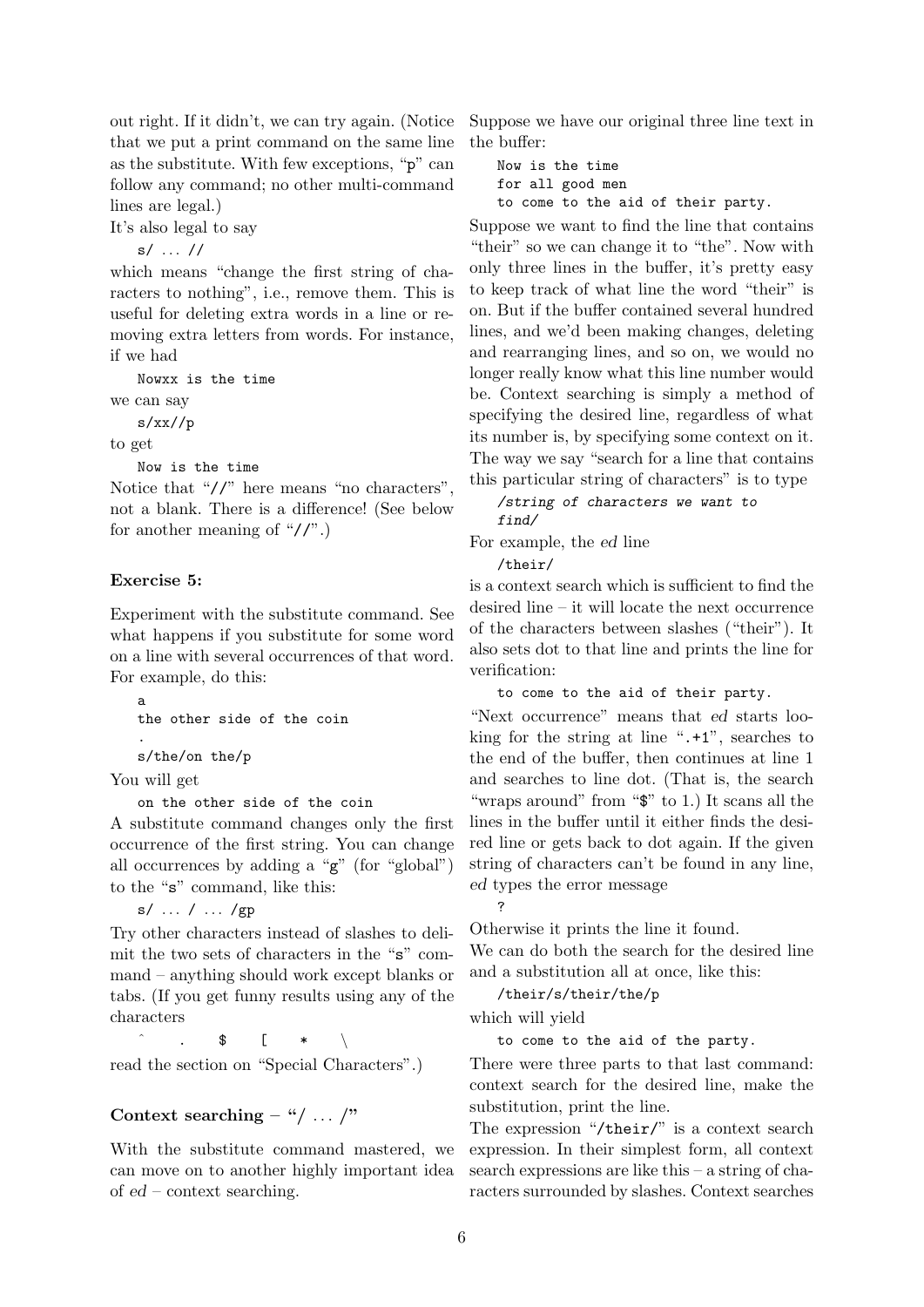are interchangeable with line numbers, so they can be used by themselves to find and print a desired line, or as line numbers for some other command, like "s". We used them both ways in the examples above.

Suppose the buffer contains the three familiar lines

Now is the time for all good men to come to the aid of their party.

Then the ed line numbers

```
/Now/+1/good/
/party/-1
```
are all context search expressions, and they all refer to the same line (line 2). To make a change in line 2, we could say

/Now/+1s/good/bad/

or

good/s/good/bad/

or

/party/-1s/good/bad/

The choice is dictated only by convenience. We could print all three lines by, for instance

or

/Now/,/Now/+2p

/Now/,/party/p

or by any number of similar combinations. The first one of these might be better if we don't know how many lines are involved. (Of course, if there were only three lines in the buffer, we'd use

1,\$p

but not if there were several hundred.)

The basic rule is: a context search expression is the same as a line number, so it can be used wherever a line number is needed.

# Exercise 6:

Experiment with context searching. Try a body of text with several occurrences of the same string of characters, and scan through it using the same context search.

Try using context searches as line numbers for the substitute, print and delete commands. (They can also be used with "r", "w", and "a".)

Try context searching using "?text?" instead of "/text/". This scans lines in the buffer in reverse order rather than normal. This is sometimes useful if you go too far while looking for some string of characters – it's an easy way to back up.

(If you get funny results with any of the characters

 $\hat{z}$  . \$ [  $*$  \

read the section on "Special Characters".)

Ed provides a shorthand for repeating a context search for the same string. For example, the ed line number

# /string/

will find the next occurrence of "string". It often happens that this is not the desired line, so the search must be repeated. This can be done by typing merely

//

This shorthand stands for "the most recently used context search expression." It can also be used as the first string of the substitute command, as in

# /string1/s//string2/

which will find the next occurrence of "string1" and replace it by "string2". This can save a lot of typing. Similarly

??

means "scan backwards for the same expression."

# Change and Insert – " $c$ " and "i"

This section discusses the change command c

which is used to change or replace a group of one or more lines, and the insert command i

which is used for inserting a group of one or more lines.

"Change", written as

c

is used to replace a number of lines with different lines, which are typed in at the terminal. For example, to change lines ".+1" through " $\mathcal{F}$ " to something else, type

.+1,\$c ... type the lines of text you want here ... .

The lines you type between the "c" command and the "." will take the place of the original lines between start line and end line. This is most useful in replacing a line or several lines which have errors in them.

If only one line is specified in the "c" command, then just that line is replaced. (You can type in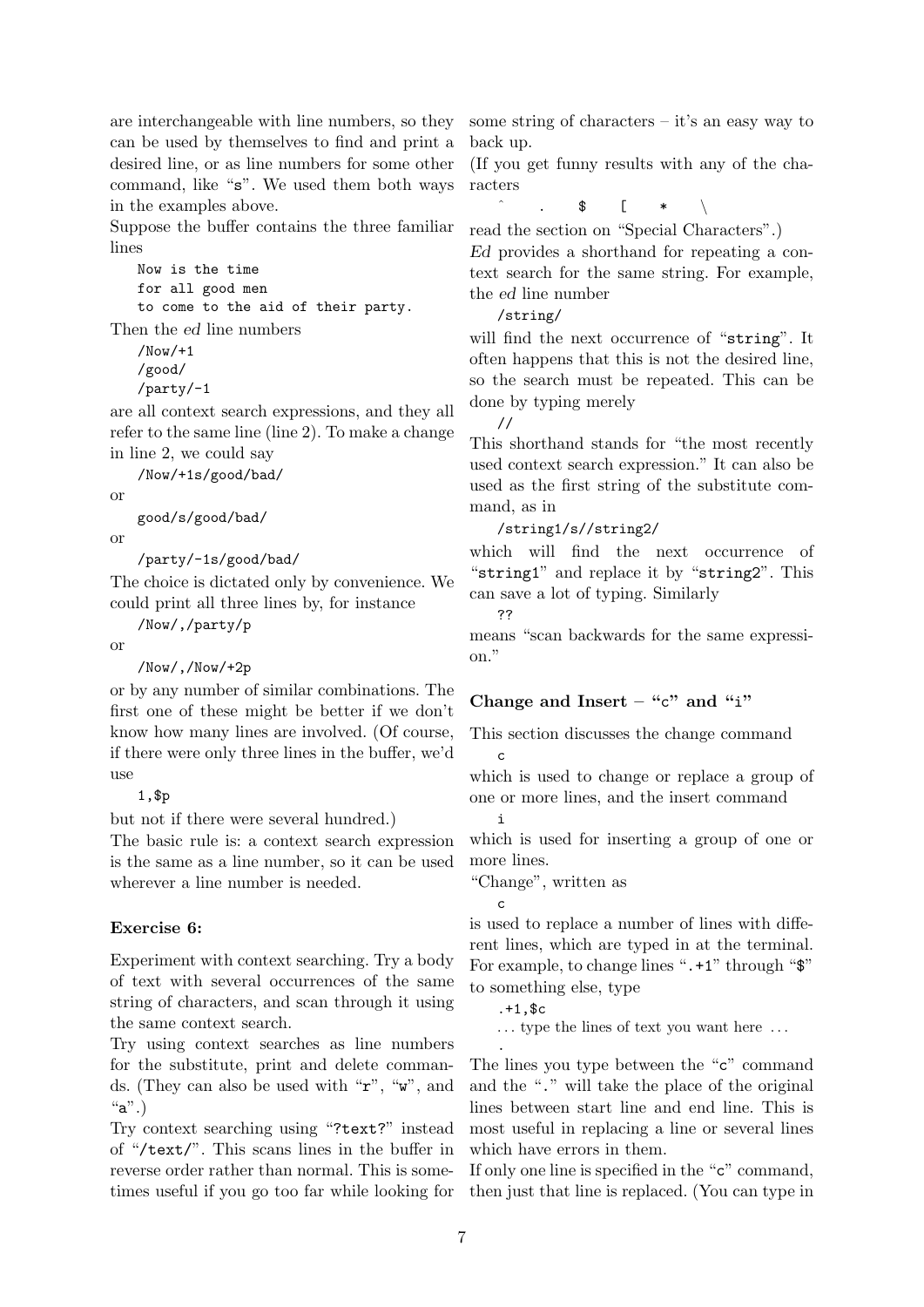as many replacement lines as you like.) Notice the use of " $\cdot$ " to end the input – this works just like the "." in the append command and must appear by itself on a new line. If no line number is given, line dot is replaced. The value of dot is set to the last line you typed in.

"Insert" is similar to append – for instance

/string/i

.

 $\ldots$  type the lines to be inserted here  $\ldots$ 

will insert the given text before the next line that contains "string". The text between "i" and "." is inserted before the specified line. If no line number is specified dot is used. Dot is set to the last line inserted.

#### Exercise 7:

"Change" is rather like a combination of delete followed by insert. Experiment to verify that

start, end d i . . . text . . . .

is almost the same as

start, end c . . . text . . .

.

.

These are not precisely the same if line "\$" gets deleted. Check this out. What is dot?

Experiment with "a" and "i", to see that they are similar, but not the same. You will observe that

```
line-number a
   . . . text . . .
. appends after the given line, while
   line-number i
    . . . text . . .
```
inserts before it. Observe that if no line number is given, "i" inserts before line dot, while "a" appends after line dot.

#### Moving text around: the "m" command

The move command "m" is used for cutting and pasting – it lets you move a group of lines from one place to another in the buffer. Suppose we want to put the first three lines of the buffer at the end instead. We could do it by saying:

1,3w temp \$r temp 1,3d

(Do you see why?) but we can do it a lot easier with the "m" command:

```
1,3m$
```
The general case is

```
start line, end line m after this
line
```
Notice that there is a third line to be specified – the place where the moved stuff gets put. Of course the lines to be moved can be specified by context searches; if we had

First paragraph . . . end of first paragraph. Second paragraph . . . end of second paragraph.

we could reverse the two paragraphs like this:

/Second/,/second/m/First/-1 Notice the "-1" – the moved text goes after the line mentioned. Dot gets set to the last line

# The global commands "g" and "v"

The global command "g" is used to execute one or more ed commands on all those lines in the buffer that match some specified string. For example

#### g/peling/p

moved.

prints all lines that contain "peling". More usefully,

```
g/peling/s//pelling/gp
```
makes the substitution everywhere on the line, then prints each corrected line. Compare this to

#### 1,\$s/peling/pelling/gp

which only prints the last line substituted. Another subtle difference is that the "g" command does not give a "?" if "peling" is not found where the "s" command will.

There may be several commands (including "a", "c" "i" "r", "w", but not "g"); in that case, every line except the last must end with a backslash " $\langle$ ":

```
g/xxx/.-1s/abc/def/. +2s/ghi/jkl/\n.-2,.p
```
makes changes in the lines before and after each line that contains "xxx", then prints all three lines.

The "v" command is the same as "g", except that the commands are executed on every line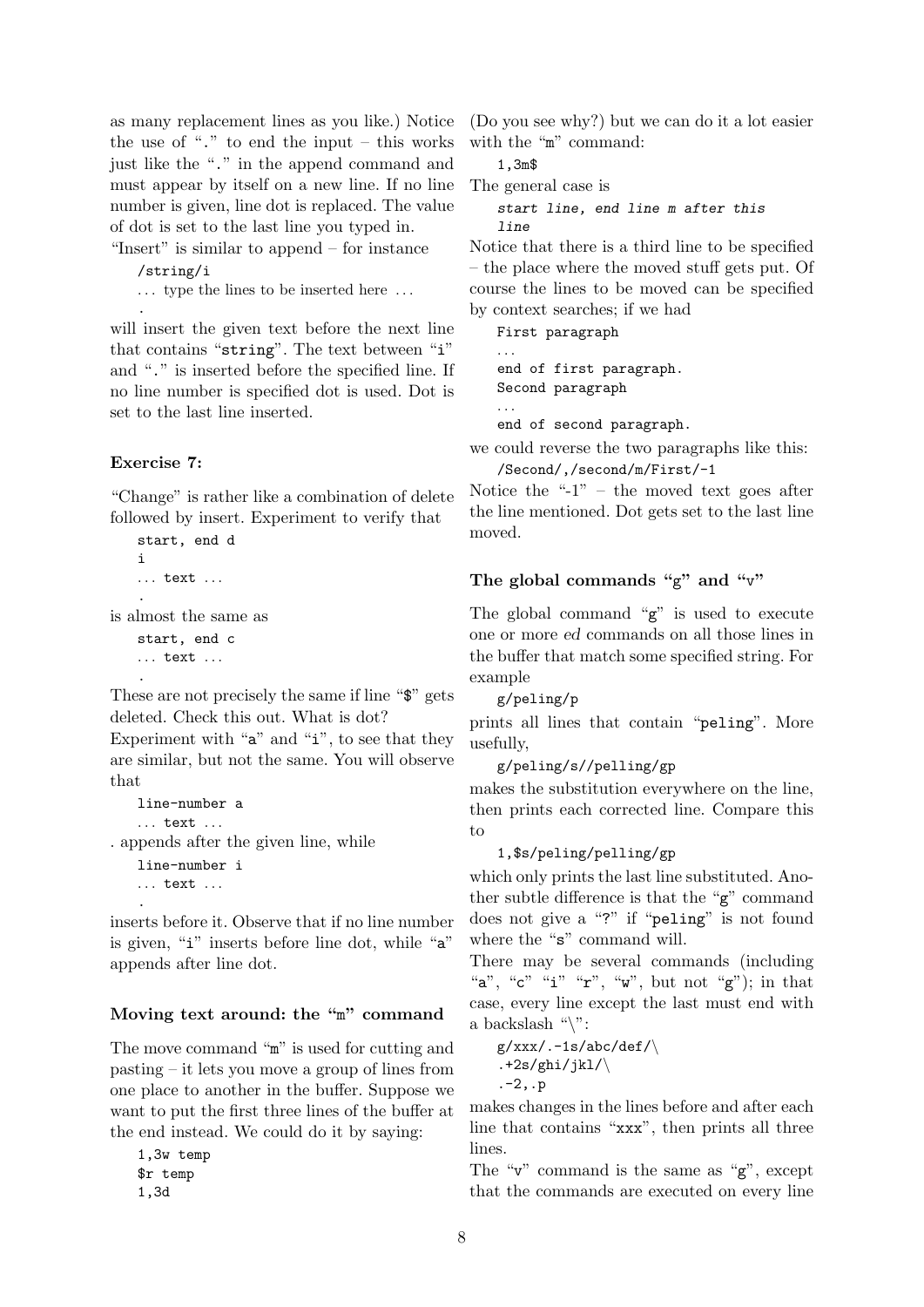that does not match the string following "v": v/ /d

deletes every line that does not contain a blank.

#### Special Characters

You may have noticed that things just don't work right when you used some characters like " $\cdot$ ", " $\cdot$ ", " $\cdot$ "", and others in context searches and the substitute command. The reason is rather complex, although the cure is simple. Basically, ed treats these characters as special, with special meanings. For instance, in a context search or the first string of the substitute command only,

/x.y/

means "a line with an x, any character and a y," not just "a line with an x, a period, and a y." A complete list of the special characters that can cause trouble is the following:

```
\hat{z} . $ [ * \
```
*Warning:* The backslash character  $\setminus$  is special to ed . For safety's sake, avoid it where possible. If you have to use one of the special characters in a substitute command, you can turn off its magic meaning temporarily by preceding it with the backslash. Thus

s/\\\.\*/backslash dot star/

will change "\.\*" into "backslash dot star". Here is a hurried synopsis of the other special characters. First, the circumflex  $\alpha$ <sup>3</sup> signifies the beginning of a line. Thus

/ˆstring/

finds "string" only if it is at the beginning of a line: it will find

string

but not

the string ...

The dollar-sign "\$" is just the opposite of the circumflex; it means the end of a line:

/string\$/

will only find an occurrence of "string" that is at the end of some line. This implies, of course, that

/ˆstring\$/

will find only a line that contains just "string", and

 $/$   $\hat{\mathcal{S}}$ 

finds a line containing exactly one character. The character ".", as we mentioned above, matches anything;

```
/x.y/matches any of
   x+y
   x-yx y
   x.y
```
This is useful in conjunction with "\*", which is a repetition character; "a\*" is a shorthand for "any number of a's," so ".\*" matches any number of anythings. This is used like this:

s/.\*/stuff/

which changes an entire line, or

 $s/.*,//$ 

which deletes all characters in the line up to and including the last comma. (Since ".\*" finds the longest possible match, this goes up to the last comma.) "[" is used with "]" to form "character classes"; for example,

/[1234567890]/

matches any single digit - any one of the characters inside the braces will cause a match.

Finally, the " $x$ " is another shorthand character – it is used only on the right-hand part of a substitute command where it means "whatever was matched on the left-hand side". It is used to save typing. Suppose the current line contained

Now is the time

and we wanted to put parentheses around it. We could just retype the line, but this is tedious. Or we could say

```
s/^2/(
```
 $s/(1)/$ 

using our knowledge of "<sup>\*</sup>" and " $\mathbf{\hat{s}}$ ". But the easiest way uses the "&":

 $s/.*/(k)/$ 

This says "match the whole line, and replace it by itself surrounded by parens." The "&" can be used several times in a line; consider using

s/.\*/&? &!!/

to produce

Now is the time? Now is the time!! We don't have to match the whole line, of course: if the buffer contains

the end of the world we could type

/world/s//& is at hand/

to produce

the end of the world is at hand

Observe this expression carefully, for it illustrates how to take advantage of ed to save typing. The string "/world/" found the desired line;